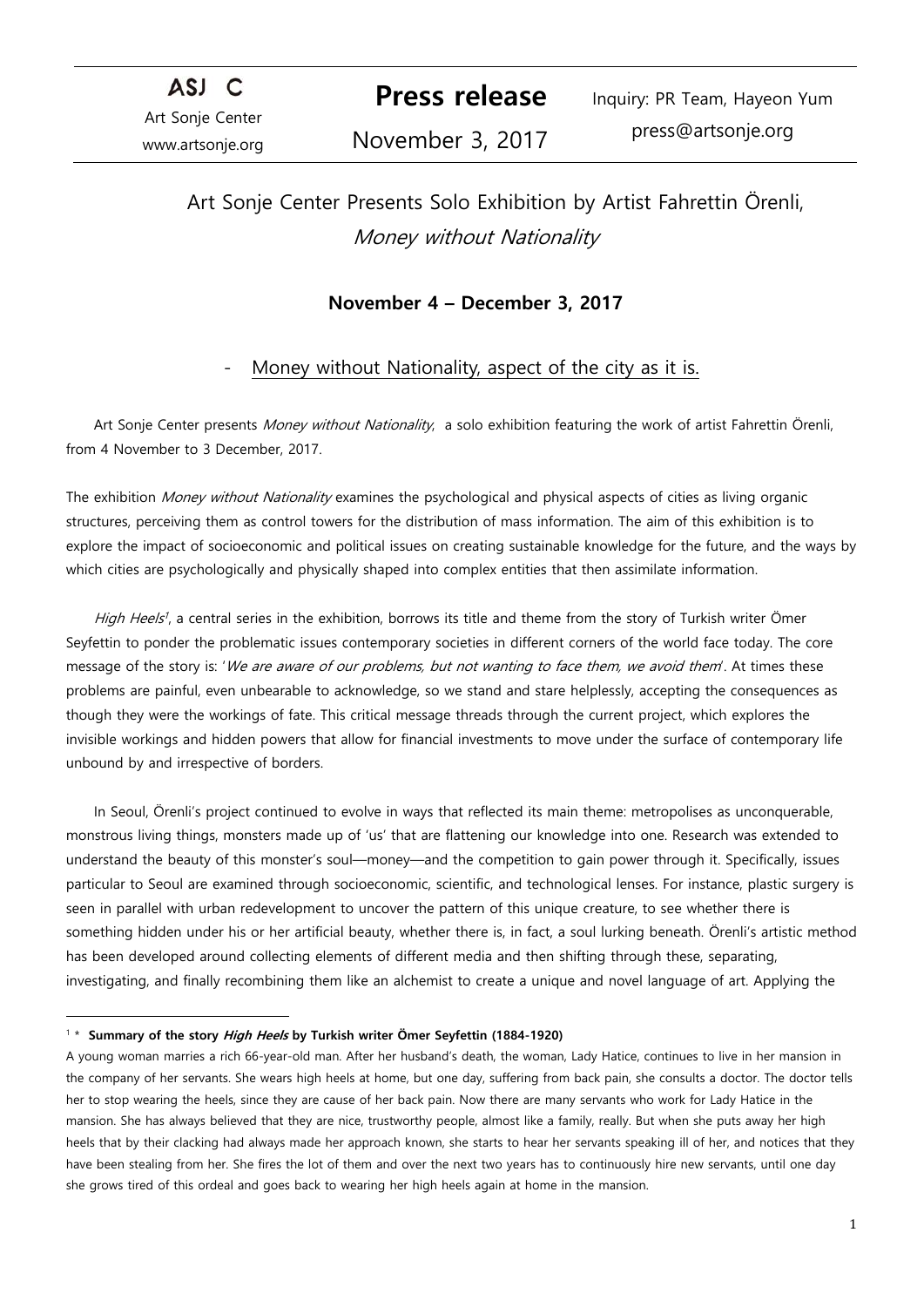fundamental rule of existence in nature that every entity consists of a combination of one element with another, use the same method to create a new mixture of artistic media and various subject matters such as socioeconomic and political realities and illusions. This is to find new ways in which aspects of life, nature, and the urban environment fuse to form a new reality.

The same method will be realized in the installation of the exhibition, Money without Nationality. Each work, whether drawing, painting, sculpture, photograph, or poetry, will become a living element of the site-specific installation that together transforms into a constellation within the exhibition space and reveals a new reality. For this particular installation, the constellation will be accompanied by light and sound. The main lights of the exhibition space will be switched off at thirty minute intervals, causing disorientation among the viewers as they explore the darkened space. Shortly after, a sound/song will gradually fill the space, and slowly one light will illuminate a specific work, revealing and throwing into shadow by turn individual works as a nod to the story High Heels.

#### **About the Artist**

**Fahrettin Örenli** (b.1969, Turkey) lives and works between Amsterdam, Istanbul and Seoul. He studied at Gerrit Rietveld Academie and Rijksakademie Van Beeldende Kunsten, Netherlands. He participated in artist-in-residence programs at the MMCA residency Changdong (2017); Platform Garanti Contemporary Art Center, Istanbul (2006-2007) and ISCP, NY (2003). Örenli was awarded the ABN AMRO Art Prize, Amsterdam (2004) and the Royal Painting Prize, Amsterdam (2000). His works were shown in several international institutions and exhibitions like the Museum of Antioquia, Medellín (2017); DEPO, Istanbul (2016); Stedelijk Museum Bureau, Amsterdam (2015); Istanbul Modern, Istanbul (2014). His next solo exhibition will be shown at Pi ArtWorks (London) and Project Fulfill Art Space (Taipei) in 2018.

#### **▶Public Programme**

\*Atist Talk & Tour: Fahrettin Örenli Date: 2017. 11. 03, Friday, 5pm Venue: Art Sonje Center 2F

\*Artist Talk: Fahrettin Örenli Date: 2017. 11. 15, Wednesday, 7pm Pannel: Fahrettin Örenli(Artist), Timothy Murray(Professor of Comparative Literature and English, College of Arts and Sciences, Cornell University) Moderator: Alex Taek-Gwang Lee Venue: Art Sonje Center B1 Art Hall Hosted by: Art Sonje Center Supported by: Mondriaan Fund, SAHA Association, Embassy of the Kingdom of the Netherlands

### 1. Images of work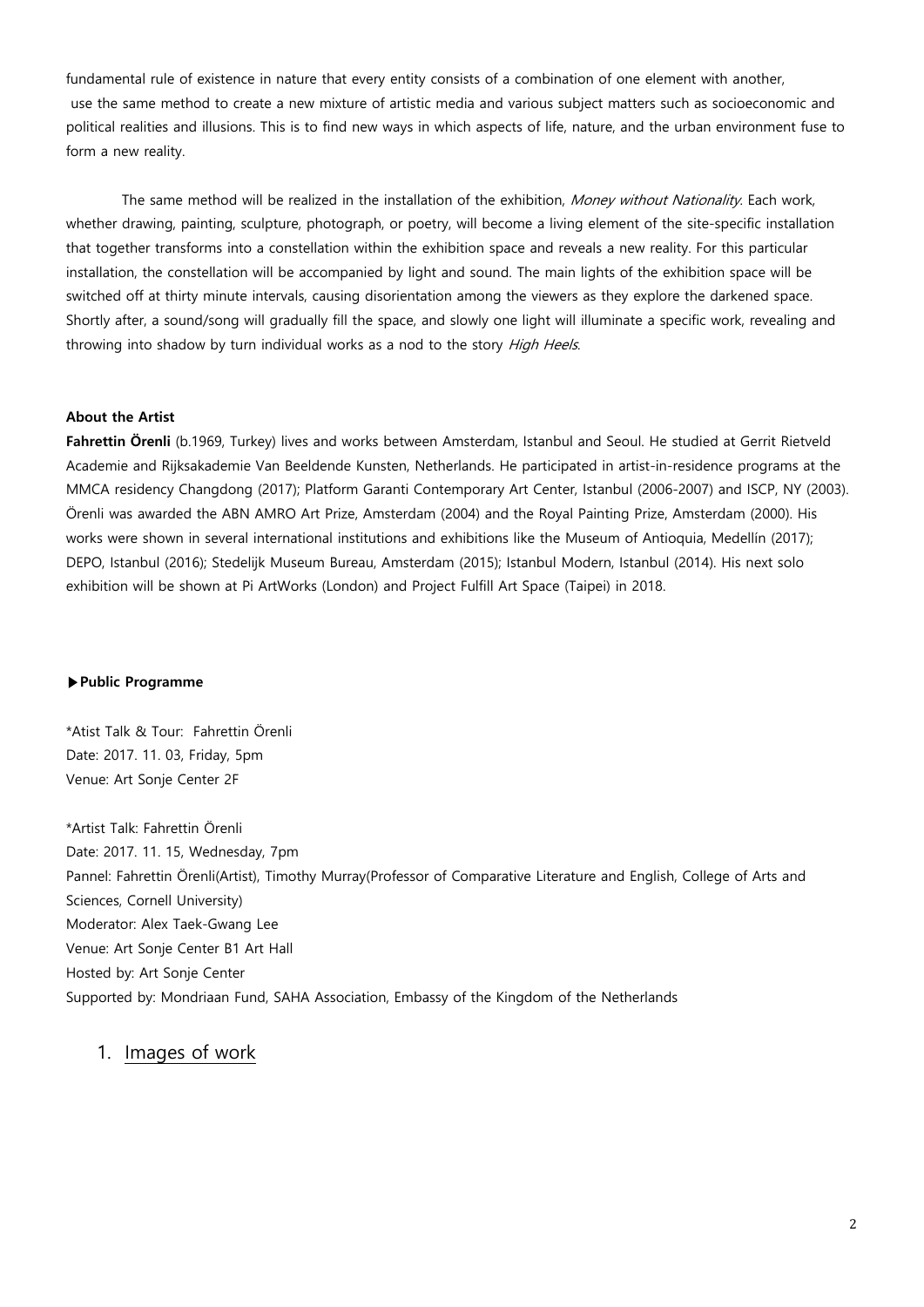

Fahrettin Örenli, BLIND SEOUL, 2015 mixed media on canvas, 1<sup>st</sup> edition (Ed1 of 4 + 1AP), 11x170cm Photo by Sangtae Kim



Fahrettin Örenli, HIGH HEELS, 2016 mixed media installation, 80 x 140 x 200 cm Photo by Sangtae Kim

## **2. Installation view**